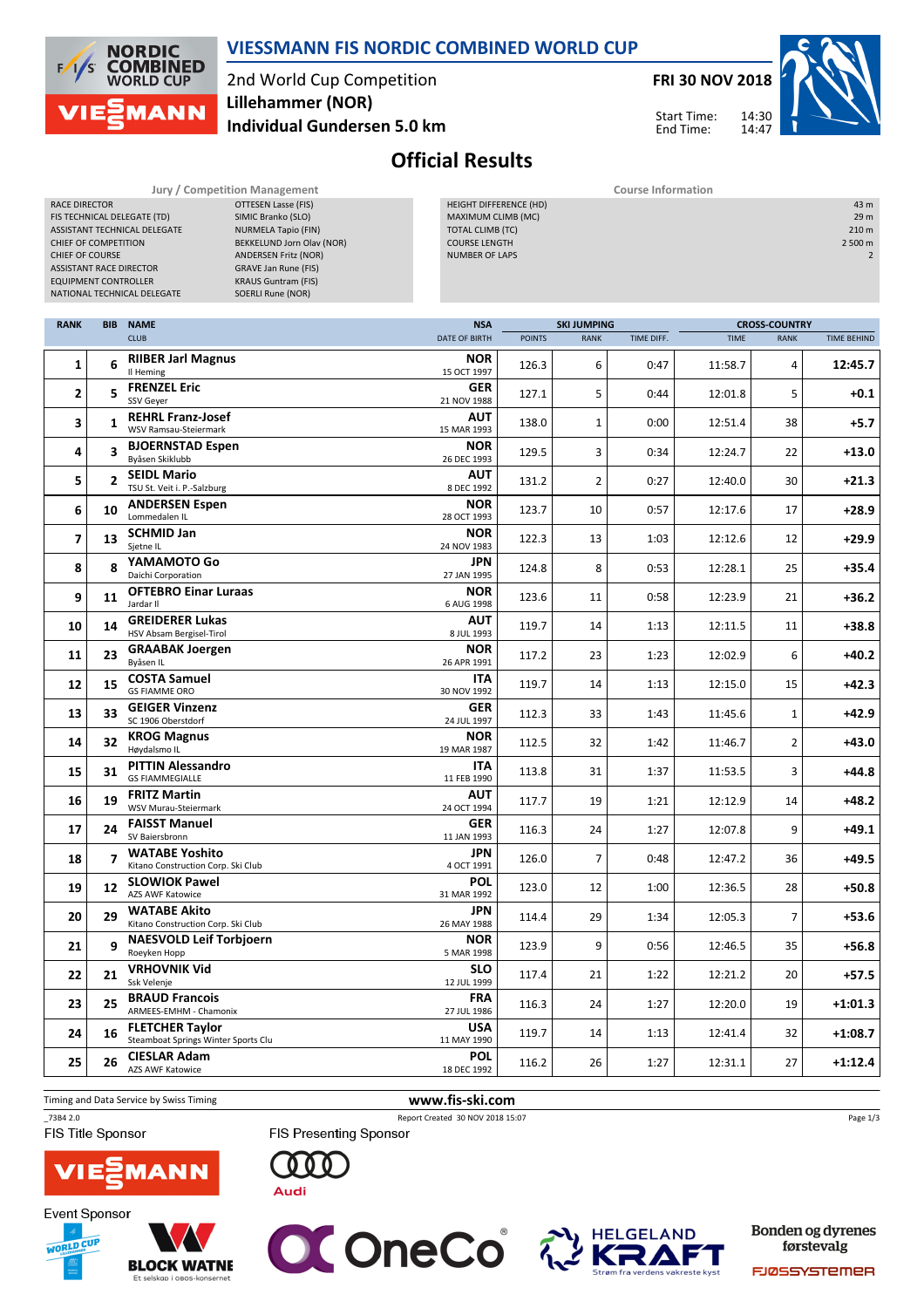

#### VIESSMANN FIS NORDIC COMBINED WORLD CUP

2nd World Cup Competition Individual Gundersen 5.0 km Lillehammer (NOR)

FRI 30 NOV 2018

Start Time: End Time:

 $14.30$ 



# Official Results

| <b>RANK</b> | <b>BIB</b> | <b>NAME</b>                                                   | <b>NSA</b>                |               | <b>SKI JUMPING</b> |            | <b>CROSS-COUNTRY</b> |             |                    |  |
|-------------|------------|---------------------------------------------------------------|---------------------------|---------------|--------------------|------------|----------------------|-------------|--------------------|--|
|             |            | <b>CLUB</b>                                                   | DATE OF BIRTH             | <b>POINTS</b> | <b>RANK</b>        | TIME DIFF. | <b>TIME</b>          | <b>RANK</b> | <b>TIME BEHIND</b> |  |
| 26          | 27         | <b>LAHEURTE Maxime</b><br>Douanes - AS Gerardmer Ski Nordique | FRA<br>20 MAY 1985        | 114.9         | 27                 | 1:32       | 12:27.1              | 24          | $+1:13.4$          |  |
| 27          | 4          | <b>KUPCZAK Szczepan</b><br><b>AZS AWF Katowice</b>            | <b>POL</b><br>29 NOV 1992 | 128.2         | 4                  | 0:39       | 13:23.4              | 49          | $+1:16.7$          |  |
| 28          | 37         | <b>RIESSLE Fabian</b><br>SZ Breitnau                          | <b>GER</b><br>18 DEC 1990 | 108.6         | 37                 | 1:58       | 12:06.3              | 8           | $+1:18.6$          |  |
| 29          | 36         | <b>HEROLA Ilkka</b><br>Puijon Hiihtoseura                     | <b>FIN</b><br>22 JUN 1995 | 108.9         | 36                 | 1:56       | 12:09.6              | 10          | $+1:19.9$          |  |
| 30          | 17         | <b>PASICHNYK Viktor</b><br>Kremenets Ski School               | <b>UKR</b><br>2 DEC 1992  | 119.4         | 17                 | 1:14       | 12:57.5              | 40          | $+1:25.8$          |  |
| 31          | 41         | <b>KLAPFER Lukas</b><br>SC Erzbergland-Steiermark             | <b>AUT</b><br>25 DEC 1985 | 106.2         | 41                 | 2:07       | 12:19.3              | 18          | $+1:40.6$          |  |
| 32          | 43         | <b>GERARD Antoine</b><br><b>US Ventron</b>                    | FRA<br>15 JUN 1995        | 104.9         | 43                 | 2:12       | 12:16.0              | 16          | $+1:42.3$          |  |
| 33          | 47         | <b>MOAN Magnus Hovdal</b><br><b>Byaasen IL</b>                | <b>NOR</b><br>26 AUG 1983 | 103.4         | 47                 | 2:18       | 12:12.8              | 13          | $+1:45.1$          |  |
| 34          | 28         | <b>ILVES Kristjan</b><br>Elva Skiclub                         | EST<br>10 JUN 1996        | 114.6         | 28                 | 1:34       | 12:59.0              | 41          | $+1:47.3$          |  |
| 35          | 20         | <b>SONEHARA Go</b><br>Tokyo Biso Kogyo Corp.Ski Club          | <b>JPN</b><br>1 OCT 1993  | 117.5         | 20                 | 1:22       | 13:14.7              | 47          | $+1:51.0$          |  |
| 36          | 35         | <b>HUG Tim</b><br>SC Gerlafingen                              | <b>SUI</b><br>11 AUG 1987 | 109.1         | 35                 | 1:56       | 12:41.6              | 33          | $+1:51.9$          |  |
| 37          | 38         | <b>DENIFL Wilhelm</b><br>SV Innsbruck-Bergisel-Tirol          | AUT<br>10 NOV 1980        | 107.9         | 38                 | 2:00       | 12:39.8              | 29          | $+1:54.1$          |  |
| 38          | 39         | <b>MUHLETHALER Laurent</b><br>Premanon                        | FRA<br>27 SEP 1997        | 107.0         | 39                 | 2:04       | 12:44.7              | 34          | $+2:03.0$          |  |
| 39          | 18         | <b>YAHIN Ernest</b><br>SDUSHOR 33 Ufa                         | <b>RUS</b><br>9 JAN 1991  | 117.8         | 18                 | 1:21       | 13:28.5              | 50          | $+2:03.8$          |  |
| 40          | 50         | <b>OFTEBRO Jens Luraas</b><br>Jardar II                       | <b>NOR</b><br>21 JUL 2000 | 101.5         | 50                 | 2:26       | 12:26.9              | 23          | $+2:07.2$          |  |
| 41          | 22         | PAZOUT Ondrei<br>ASO Dukla Liberec                            | <b>CZE</b><br>1 JUL 1998  | 117.4         | 21                 | 1:22       | 13:34.0              | 53          | $+2:10.3$          |  |
| 42          | 51         | <b>BUZZI Raffaele</b><br><b>CS CARABINIERI</b>                | ITA<br>17 JUL 1995        | 101.2         | 51                 | 2:27       | 12:29.9              | 26          | $+2:11.2$          |  |
| 43          | 40         | <b>SHIMIZU Aguri</b><br>Euglena Ski Club                      | <b>JPN</b><br>9 MAR 1992  | 106.4         | 40                 | 2:06       | 12:55.3              | 39          | $+2:15.6$          |  |
| 44          | 34         | <b>RIIBER Harald Johnas</b><br>Heming                         | <b>NOR</b><br>8 APR 1995  | 110.5         | 34                 | 1:50       | 13:12.7              | 46          | $+2:17.0$          |  |
| 45          | 30         | <b>TERZER Dominik</b><br>Nordic Team Absam-Tirol              | <b>AUT</b><br>19 SEP 1999 | 114.3         | 30                 | 1:35       | 13:35.6              | 54          | $+2:24.9$          |  |
| 46          | 49         | <b>DANEK Lukas</b><br>ASO Dukla Liberec                       | <b>CZE</b><br>19 SEP 1997 | 103.0         | 49                 | 2:20       | 12:51.0              | 37          | $+2:25.3$          |  |
| 47          | 53         | <b>MAEKIAHO Arttu</b><br>Kainuun Hiihtoseura                  | <b>FIN</b><br>16 SEP 1997 | 100.0         | 53                 | 2:32       | 12:41.1              | 31          | $*** + 2:27.4$     |  |
| 48          | 44         | <b>KARHUMAA Wille</b><br>Ounasvaaran Hiihtoseura              | <b>FIN</b><br>7 JUN 2000  | 104.9         | 43                 | 2:12       | 13:04.7              | 42          | $+2:31.0$          |  |
| 49          | 42         | <b>LOOMIS Ben</b><br>Flying Eagles ski club                   | <b>USA</b><br>9 JUN 1998  | 105.2         | 42                 | 2:11       | 13:19.7              | 48          | $+2:45.0$          |  |
| 50          | 55         | <b>KETTUNEN Atte</b><br>Jyvaeskylae Ski club                  | FIN<br>11 JAN 2000        | 96.9          | 55                 | 2:44       | 13:05.1              | 43          | $*** +3:03.4$      |  |
| 51          | 54         | <b>GOOD Jasper</b><br>Steamboat Springs Winter Sports Clu     | <b>USA</b><br>10 MAY 1996 | 97.1          | 54                 | 2:44       | 13:06.1              | 44          | $*** +3:04.4$      |  |
| 52          | 56         | <b>ILVES Andreas</b><br>Elva Skiclub                          | EST<br>28 APR 2000        | 91.7          | 56                 | 3:05       | 13:12.5              | 45          | $*** +3:31.8$      |  |
| 53          | 59         | <b>VALLET Edgar</b><br><b>CSR Pontarlier</b>                  | <b>FRA</b><br>26 JUN 2000 | 86.3          | 59                 | 3:27       | 13:30.9              | 52          | $*** +4:12.2$      |  |
| 54          | 60         | <b>BRECL Gasper</b><br>Ssk Velenje                            | <b>SLO</b><br>18 NOV 1999 | 85.7          | 60                 | 3:29       | 13:29.8              | 51          | $*** +4:13.1$      |  |

Timing and Data Service by Swiss Timing WWW.fis-ski.com

## \_73B4 2.0 Report Created 30 NOV 2018 15:07

FIS Title Sponsor



**Event Sponsor** WORLD CUP **BLOCK WATNE** 

Et selskap i obos-l



FIS Presenting Sponsor

 $000$ 

**Audi** 



Bonden og dyrenes førstevalg

Page 2/3

FJØSSYSTEMER